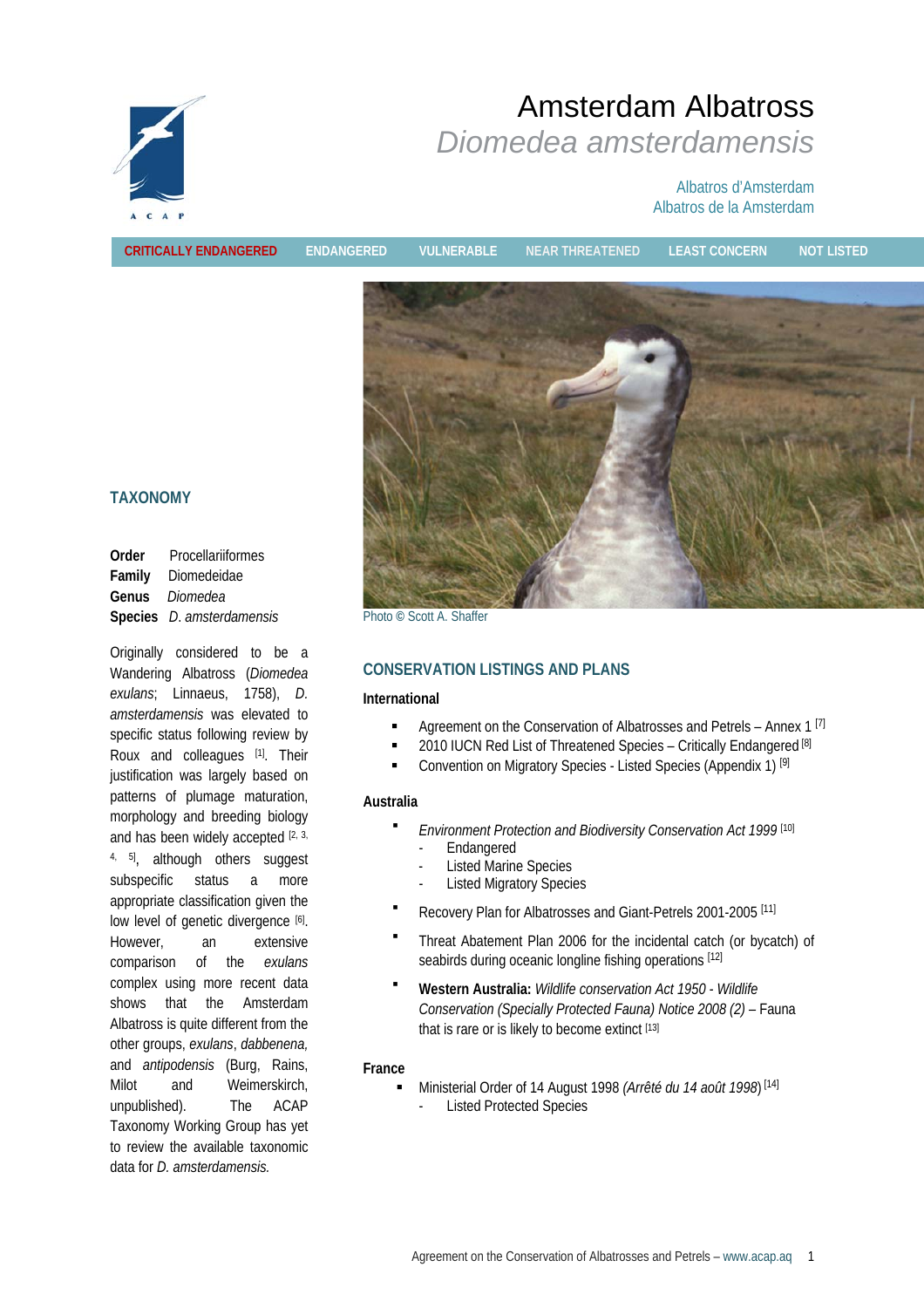## **BREEDING BIOLOGY**

*Diomedea amsterdamensis* breeds biennially. Most eggs are laid in late February-March, hatch in May and the chicks fledge in January-February after spending 235 days in the nest (Table 1). Immature birds begin to return to the island between 4-7 years after fledging but do not begin breeding until they are nine years of age [15].

Table 1. *Breeding cycle of* D. amsterdamensis.



## **BREEDING STATES**

Table 2. *Distribution of the global* D. amsterdamensis *population among Parties to the Agreement that have jurisdiction over the breeding sites of ACAP listed species.* 

|                          | Argentina | Australia                | Chile | Ecuador                  | France | <b>New</b><br><b>Zealand</b> | South<br>Africa          | United<br>Kingdom |
|--------------------------|-----------|--------------------------|-------|--------------------------|--------|------------------------------|--------------------------|-------------------|
| <b>Breeding</b><br>pairs | -         | $\overline{\phantom{0}}$ | -     | $\overline{\phantom{0}}$ | 100%   | $\overline{\phantom{0}}$     | $\overline{\phantom{0}}$ | -                 |

## **BREEDING SITES**

Breeding *Diomedea amsterdamensis* are endemic to the French Southern Territories (Table 2), nesting only on the Plateau des Tourbières on Amsterdam Island in the southern Indian Ocean (Figure 1, Table 3). For the last 4 years, the breeding population has reached 24 to 26 pairs annually (H. Weimerskirch pers. comm.), up from five pairs in the 1980s [15]. The total population is estimated to be approximately 140-150 birds (90 adults) (H. Weimerskirch pers. comm.).



Photo **©** Scott A. Shaffer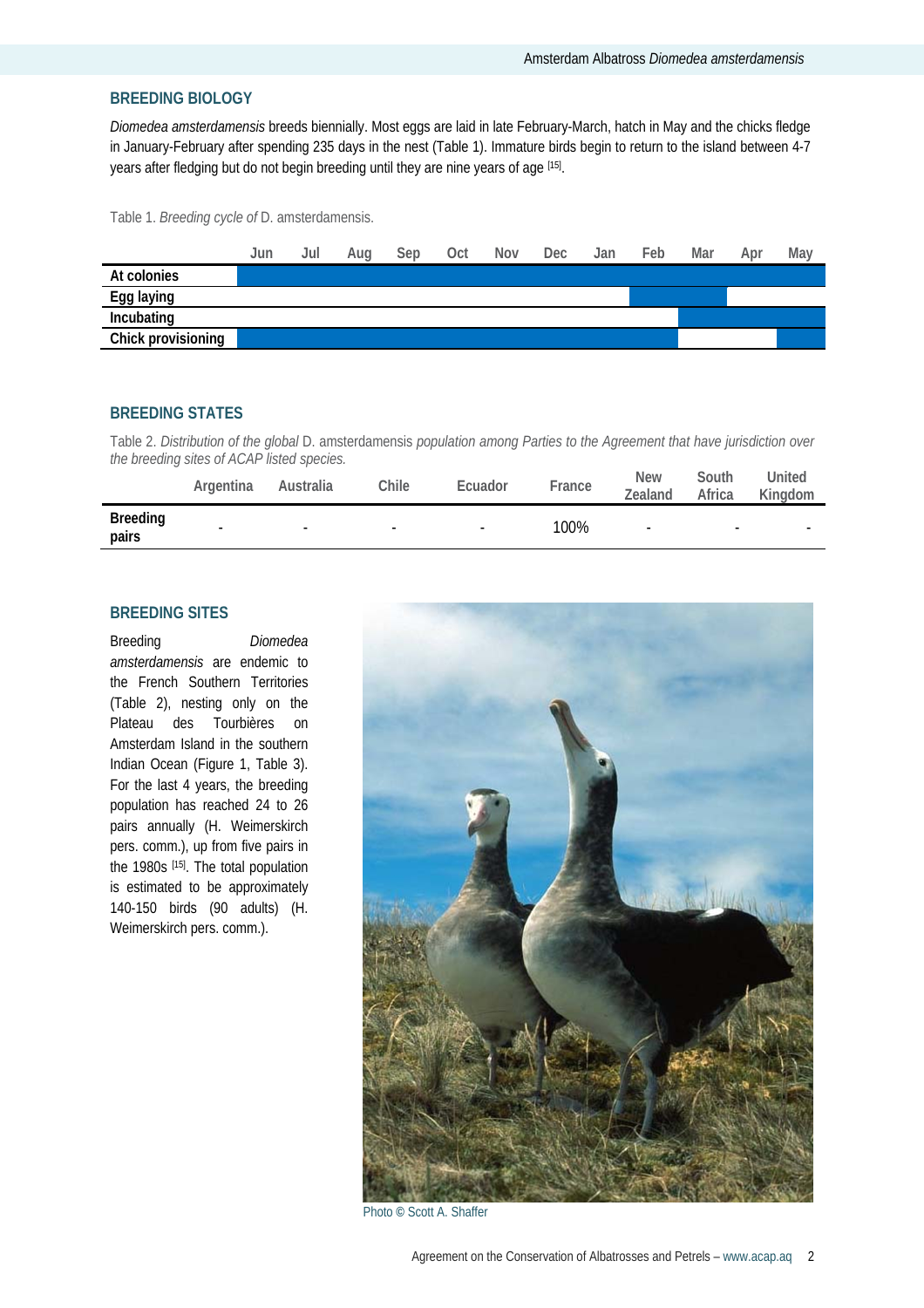

Figure 1. *The location of the single breeding site and approximate range of* D. amsterdamensis. *The boundaries of selected Regional Fisheries Management Organisations (RFMOs) are also shown.* 

CCAMLR – Commission for the Conservation of Antarctic Marine Living Resources CCSBT - Convention for the Conservation of Southern Bluefin Tuna IATTC - Inter-American Tropical Tuna Commission ICCAT - International Commission for the Conservation of Atlantic Tunas IOTC - Indian Ocean Tuna Commission

WCPFC - Western and Central Pacific Fisheries Commission

Table 3*. Monitoring methods and estimates of the population size (annual breeding pairs) for the single breeding site. Table based on unpublished CNRS Centre d'Etudes Biologiques de Chizé data submitted to ACAP in 2007.* 

| Breeding site location                 | <b>Jurisdiction</b> | Years monitored | Monitoring<br>method | Monitoring<br>accuracy | Annual breeding<br>pairs<br>(last census) |
|----------------------------------------|---------------------|-----------------|----------------------|------------------------|-------------------------------------------|
| Amsterdam Island<br>37° 48′S, 77° 32′E | France              | 1983-2007       |                      | Hiah                   | 26 (2007)                                 |

## **CONSERVATION LISTINGS AND PLANS FOR THE BREEDING SITES**

#### **International**

Amsterdam Island

• Ramsar Convention List of Wetlands of International Importance (inscribed in 2008) [16]

#### **France**

■ National Nature Reserve (*Réserve Naturelle Nationale*) - Décret n°2006-1211<sup>[17]</sup>

#### **French Antarctic Territories** (**TAAF - Terres australes et antarctiques françaises)**  Ile d'Amsterdam : Plateau des Tourbières

 Area Reserved for Technical and Scientific Research (*Zones Réservées à la Recherche Scientifique et Technique) -* Arrêté n°14 du 30 juillet 1985 [18] now included in Natural Reserve Management Plan [17]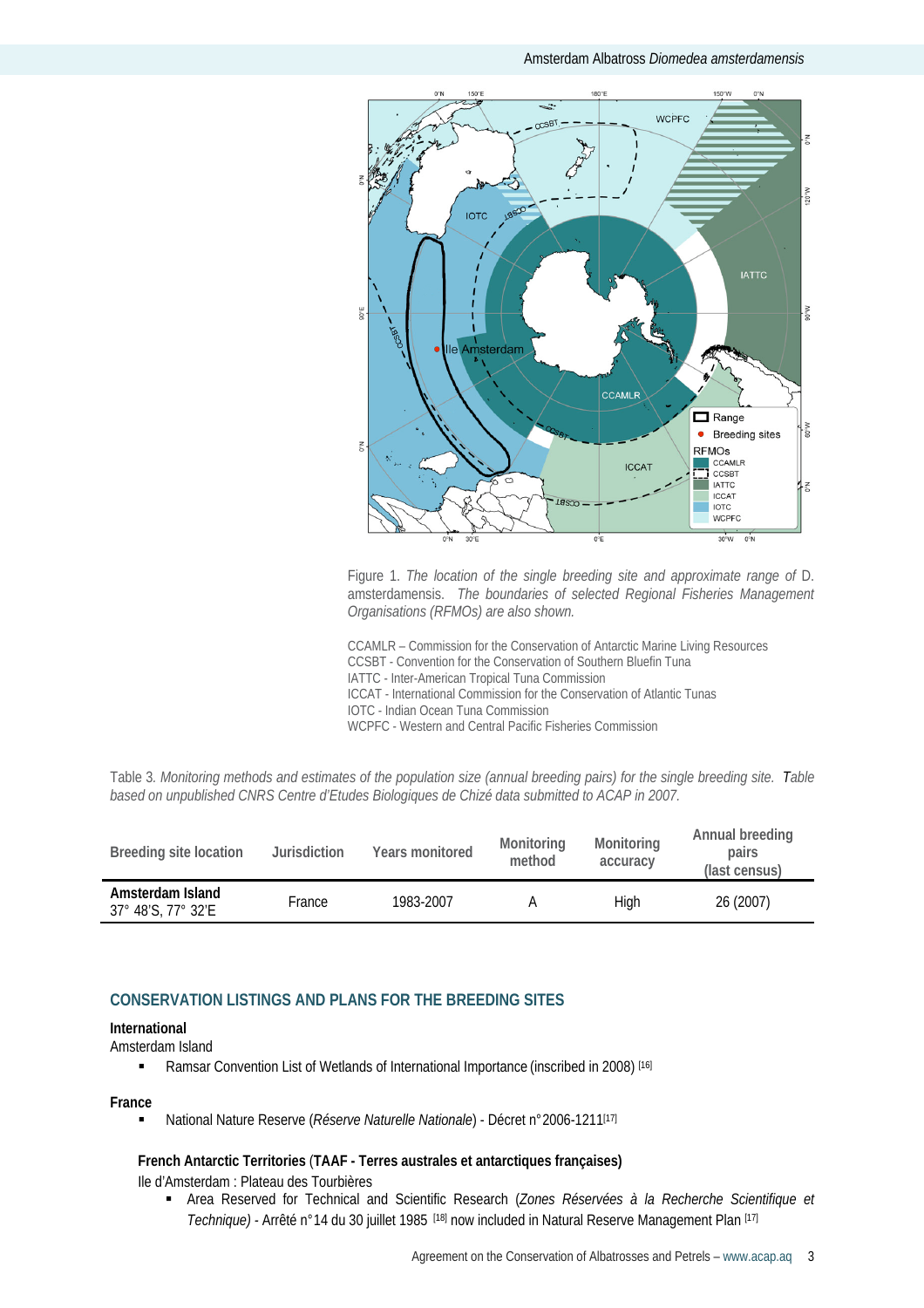## **POPULATION TRENDS**

The single population of *D. amsterdamensis* has been monitored continuously since 1983. Annual counts of eggs laid have increased from a low of five in 1984 to a high of 32 in 2001 (Figure 2) [19]. This peak was due to poor breeding success in the previous year. Since 2004, the number of breeding pairs has remained at 24-26 per year. Inchausti and Weimerskirch (2001) suggest the *D. amsterdamensis* population could have been reduced by longline fishing activity that was operating around Amsterdam Island between the mid 1960s and mid 1980s and the observed recovery corresponds to a shift in fishing activity away from the island in the late 1980s and 1990s [20].



Figure 2. *Counts of the number of eggs laid each year with a simple regression line fitted, from Weimerskirch (2004) [19]. See text for assessment of population trends.* 

Trend analyses indicate that the Amsterdam Island population is increasing at a rate of 6.7% ( $p < 0.01$ ) per year [21] (Table 4).

|                                       |  |  |  | Table 4. Summary of population trend data for D. amsterdamensis based on counts of eggs laid extracted from |  |  |  |  |
|---------------------------------------|--|--|--|-------------------------------------------------------------------------------------------------------------|--|--|--|--|
| Weimerskirch (2004) <sup>[19]</sup> . |  |  |  |                                                                                                             |  |  |  |  |

| Breeding site              | Current<br>Monitoring | <b>Trend Years</b> | % average change per year<br>(95% Confidence Interval) [21] | Trend      | % of population for<br>which trend is<br>calculated |
|----------------------------|-----------------------|--------------------|-------------------------------------------------------------|------------|-----------------------------------------------------|
| Amsterdam<br><b>Island</b> | Yes                   | $1983 - 2003$      | 6.7(4.5, 8.9)                                               | Increasing | 100%                                                |

Breeding success and adult survival data have been collected continuously since 1983. On average, adult survival is over 95%, as expected for these long-lived birds, and the reported breeding success of over 70% is similar to values reported for other *Diomedea* species (Table 5) [15]. Juvenile survival of over 70% is very high compared to other albatross species and this in part may explain the gradual growth of this population over the 1980s and 1990s [15]. A cause for concern however is a recent decline in breeding success in *D. amsterdamensis* that was paralleled with the continuous decrease since 1992 of the Indian Yellow-nosed Albatross population (*Thalassarche carteri*) on Amsterdam Island [19]. The decrease of breeding success in *T. carteri* has led to a rapid decrease in population size in some colonies where avian cholera killed mainly chicks, but also adults. The death of 66% of *D. amsterdamensis* chicks in 2000 and 74% in 2001 has not yet been attributed to an outbreak of avian cholera in this species [19].

Table 5. *Demographic data for the single* D. amsterdamensis *breeding site*. *Table based on data from Weimerskirch* et al. *(1997) [15]*.

| Mean breeding success<br>Breeding site<br>(study period) |                    | Mean juvenile survival | Mean adult survival<br>$(\pm S E, \text{study period})$ |  |  |
|----------------------------------------------------------|--------------------|------------------------|---------------------------------------------------------|--|--|
| Amsterdam Island                                         | 71.6% (1983 -1994) | 70.4%                  | $95.7\%$ (±1.8%, 1983-1993)                             |  |  |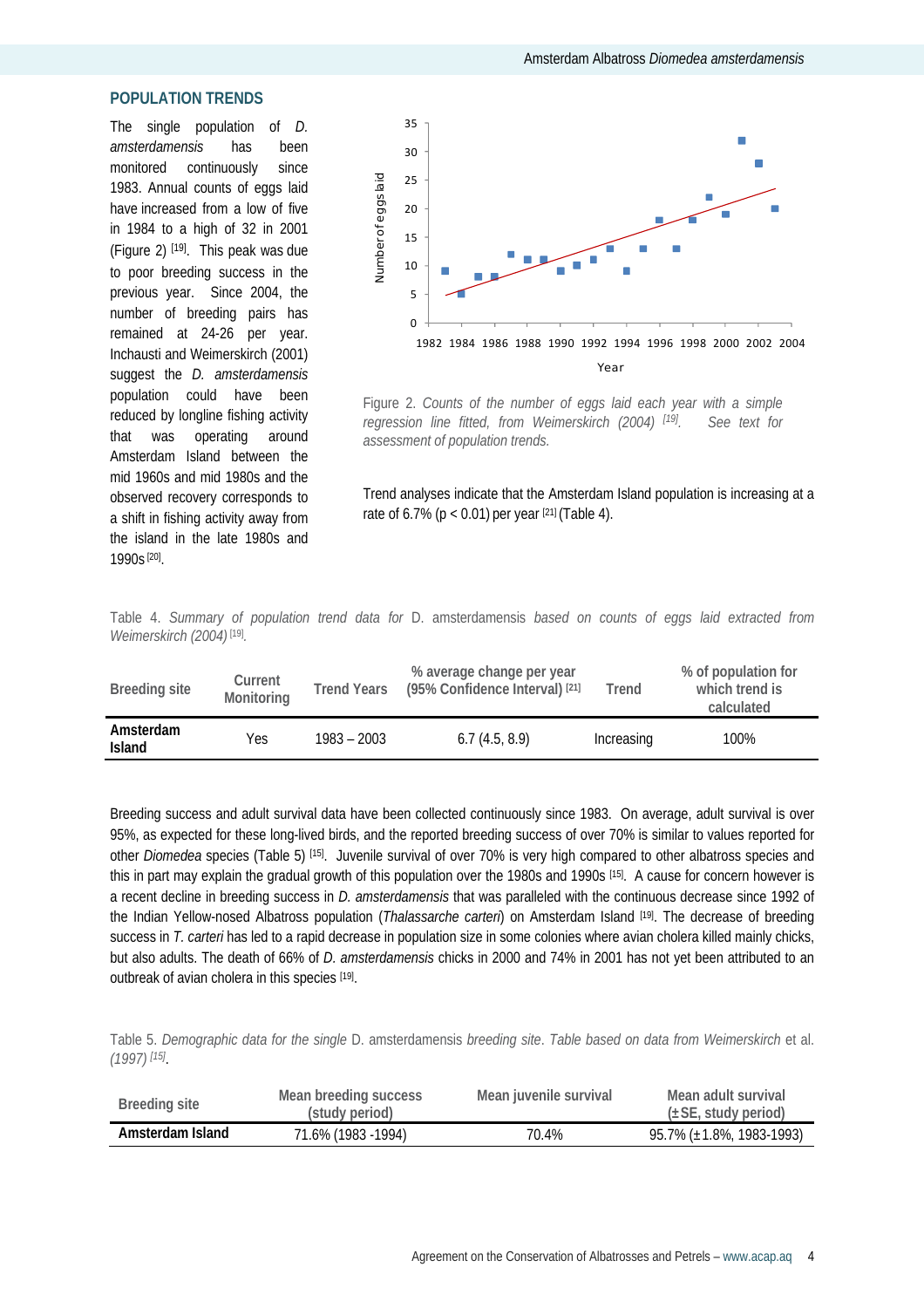## **BREEDING SITES: THREATS**

The extremely low population size and restricted breeding area of this species, limited to one breeding site, combine to significantly increase the threat to its survival (Table 6).

Table 6. *Summary of known threats causing population level changes at the single breeding site of* D. amsterdamensis*. Table based on unpublished data submitted to the ACAP Breeding Sites Working Group in 2008.* 

| <b>Breeding</b><br>site    | Human<br>disturbance | Human take | Natural<br>disaster | Parasite<br>or<br>Pathogen | Habitat loss<br>degradation | Predation<br>(alien species)      | Contaminati<br><sub>on</sub> |
|----------------------------|----------------------|------------|---------------------|----------------------------|-----------------------------|-----------------------------------|------------------------------|
| Amsterdam<br><b>Island</b> | No a                 | No         | No                  | High? $b$                  | No <sup>a</sup>             | High (cats) $c$<br>Low (rats) $c$ | No                           |

a Human disturbance in the past through widespread use of fire and habitat destruction by introduced cattle have combined to degrade the breeding sites and decrease the breeding site range across the island [22]. Fencing of cattle has reduced their impact but the habitat has been further degraded by draining of a peat bog on the plateau [23, 24].

b Avian cholera has recently been identified as the cause of a decline in the population of *T. carteri* on Amsterdam Island. If the occurrence of this disease is confirmed in *D. amsterdamensis*, the population would face a high risk of extinction within 20-30 years <sup>[19]</sup>. The source of the avian cholera may have been the poultry taken to the island to provide food for human inhabitants. The poultry was removed in 2007. This situation highlights the risks of human activities and domestic animals being agents for catastrophic disease in the most remote areas of the world.

c Predation by introduced ship rats (*Rattus rattus*) and feral cats (*Felis catus*) remains a significant threat.



Photo © Scott A. Shaffer

## **FORAGING ECOLOGY AND DIET**

The feeding behaviour and diet of *D. amsterdamensis* has not been studied [5]. Like other great albatrosses, they probably surface-seize squid, fish and crustacea [2].

## **MARINE DISTRIBUTION**

An understanding of the marine distribution of *D. amsterdamensis* is confounded by its similar appearance to other albatross species such as the Wandering Albatross, *D. exulans*. Satellite-tracking data for *D. amsterdamensis* have been collected from incubating adults which predominantly forage in waters within 1500 km of Amsterdam Island (Figure 3). Tracking of juvenile birds shows that they disperse through the Indian Ocean. Non-breeding adults venture to the coasts off western Australia and eastern Africa, but always remain in pelagic waters. Unsubstantiated sightings also exist from New Zealand [25, 26].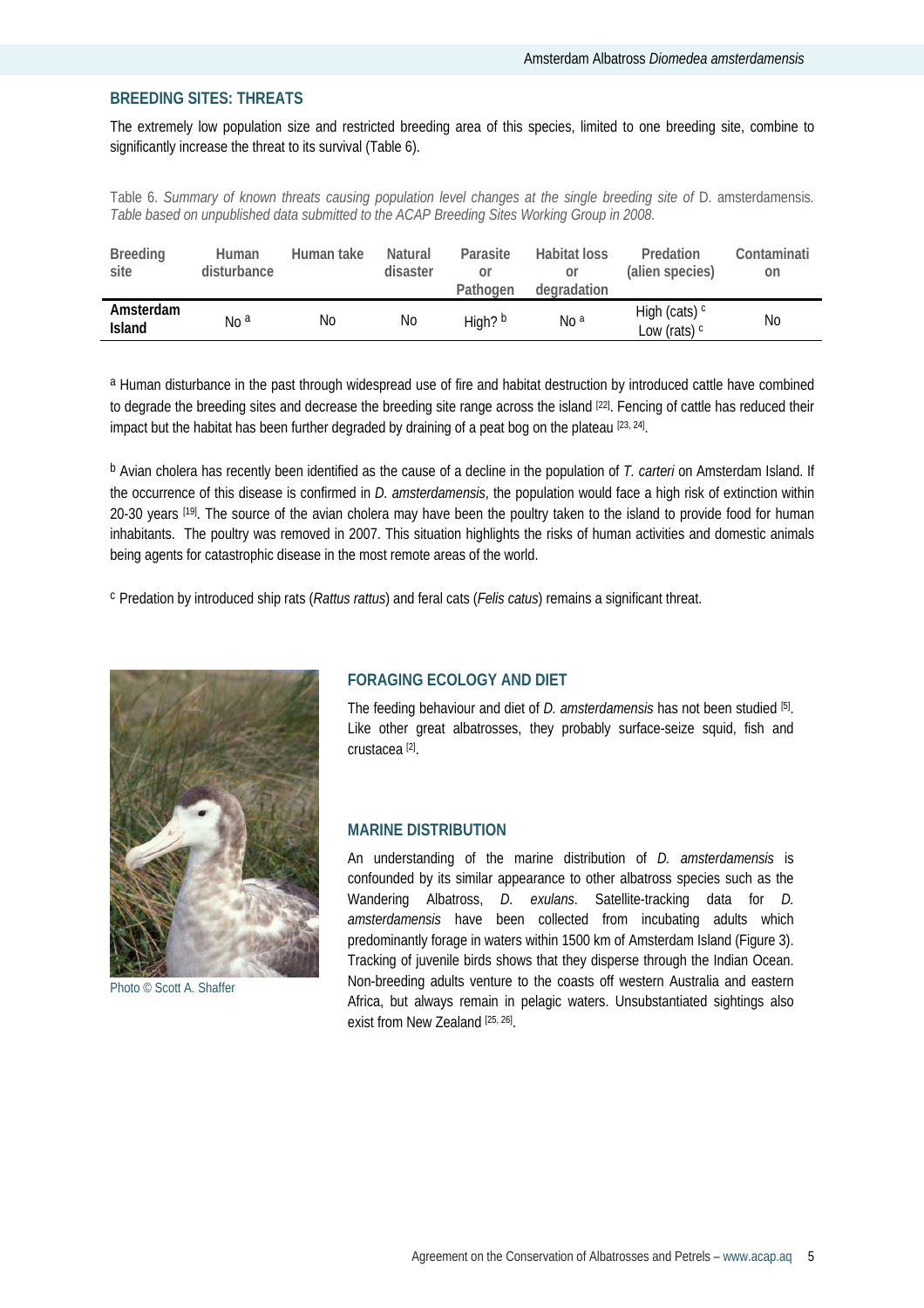Satellite-tracking data indicate that *D. amsterdamensis* overlap with four regional Fisheries Management Organisations, the IOTC, CCSBT, SWIOFC (South-West Indian Ocean Fisheries Commission) and SIOFA (Southern Indian Ocean Fisheries Agreement), the last two aimed at ensuring the long-term conservation and sustainable use of fishery resources other than tuna (Figure 1; Table 7). France is the main Range State for *D. amsterdamensis*.



Figure 3. *Satellite-tracking data from incubating adult* D. amsterdamensis *(Number of tracks = 15). Map based on data contributed to the BirdLife Global Procellariiform Tracking Database [27].* 

|                                                        | Breeding and feeding<br>range                                | Foraging range only       | Few records - outside<br>core foraging range |
|--------------------------------------------------------|--------------------------------------------------------------|---------------------------|----------------------------------------------|
| Known ACAP Range States                                | France                                                       | Australia<br>South Africa | New Zealand?                                 |
| <b>Non-ACAP Exclusive Economic</b><br><b>Zones</b>     | ٠                                                            | $\overline{\phantom{a}}$  | $\overline{\phantom{a}}$                     |
| <b>Regional Fisheries Management</b><br>Organisations* | <b>IOTC</b><br><b>CCSBT</b><br><b>SIOFA</b><br><b>SWIOFC</b> | $\overline{\phantom{a}}$  | WCPFC?                                       |

Table 7. *Summary of the known ACAP Range States and Regional Fisheries Management Organisations that overlap with the marine distribution of* D. amsterdamensis*.*

\*See Figure 1 and text for list of acronyms

#### **MARINE THREATS**

Due to the low population size, few records exist that quantify the threats this species faces at sea. Longline fishing activities around the island during the 1970s and 1980s may well have contributed to the population decline at that time [26]. The foraging range of *D. amsterdamensis* extends up to 4000 km from the breeding site, and overlaps with longline fishing operations targeting tropical tuna species [27, 28].

#### **KEY GAPS IN SPECIES ASSESSMENT**

Urgent information on the disease status of the species is required as the diseases identified in adjacent albatross populations may also threaten *D. amsterdamensis* with extinction. Appropriate management and mitigation measures to control and limit spread of the disease should be implemented as a priority.

The distribution of these birds at sea is poorly known, so information on the distribution of birds of different age classes and at different stages of the annual cycle is also required to better assess overlap with fishing operations. The monitoring of the population trends and demographic parameters of *D. amsterdamensis* should be continued in order to monitor rates of adult and juvenile survival.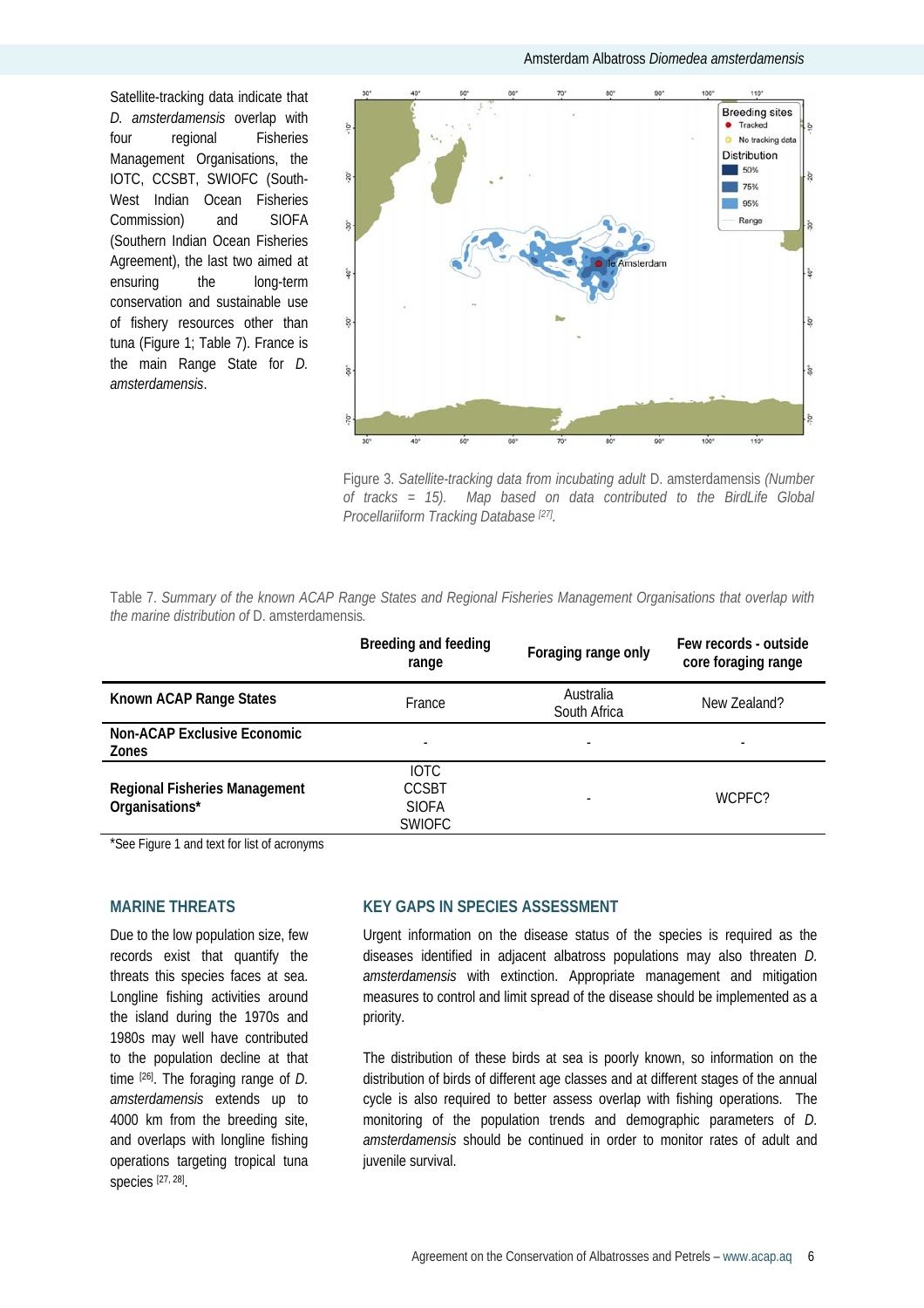## **REFERENCES**

- 1. Roux, J.P., Jouventin, P., Mougin, J.L., Stahl, J.C., and Weimerskirch, H. 1983. Un nouvel albatros *Diomedea amsterdamensis* n. sp. découvert sur I'Ile Amsterdam (37o, 50'S, 77o35'E)*. L'Oiseau Revue Française d'Ornithologie* **53**: 1-11.
- 2. Brooke, M. 2004. *Albatrosses and petrels across the world*. Oxford: Oxford University Press. 499 pp.
- 3. Marchant, S. and Higgins, P.J., eds. 1990. *Handbook of Australian, New Zealand, and Antarctic Birds*. Vol. 1 Ratites to Ducks. Oxford University Press: Melbourne. 1536 pp.
- 4. Robertson, C.J. and Nunn, G.B., 1998. *Towards a new taxonomy for albatrosses*, in *Albatross biology and conservation.* G. Robertson and R. Gales (Eds). Surrey Beatty & Sons: Chipping Norton. pp 13-19.
- 5. Tickell, W.L.N. 2000. *Albatrosses*. Sussex, UK: Pica Press.
- 6. Penhallurick, J. and Wink, M. 2004. Analysis of the taxonomy and nomenclature of the Procellariiformes based on complete nucleotide sequences of the mitochondrial cytochrome b gene*. Emu* **104**: 125-147.
- 7. ACAP. *Agreement on the Conservation of Albatrosses and Petrels. http://www.acap.aq*.
- 8. IUCN. 2010. *2010 IUCN Red List of Threatened Species*. www.iucnredlist.org.
- 9. Bonn Convention. *Convention on the Conservation of Migratory Species of Wild Animals*. http://www.cms.int/.
- 10. Australian Government. 1999. *Environment Protection and Biodiversity Conservation Act 1999*. http://www.comlaw.gov.au/comlaw/management.nsf/lookupindexpagesb yid/IP200401830?OpenDocument.
- 11. Department of Environment and Heritage. 2001. *Recovery Plan for Albatrosses and Giant-Petrels 2001-2005*. http://www.deh.gov.au/biodiversity/threatened/publications/recovery/alb atross/index.html.
- 12. Department of Environment and Heritage. 2006. *Threat Abatement Plan for the incidental catch (or bycatch) of seabirds during oceanic longline fishing operations*  http://www.environment.gov.au/biodiversity/threatened/tapapproved.html.
- 13. Department of Environment and Conservation. 2008. Wildlife Conservation Act 1950 - Wildlife Conservation (Specially Protected Fauna) Notice 2008(2)*. Western Australian Government Gazette* **134**: 3477-3485.
- 14. Gouvernement de la République Française. 1998. Arrêté du 14 août 1998 fixant sur tout le territoire national des mesures de protection des oiseaux représentés dans les Terres australes et antarctiques françaises*. Le Journal Officiel de la République Française n°236 du 11 octobre 1998.* p. 15405 http://www.legifrance.gouv.fr/home.jsp
- 15. Weimerskirch, H., Brothers, N., and Jouventin, P. 1997. Population dynamics of wandering albatross *Diomedea exulans* and Amsterdam albatross *D. amsterdamensis* in the Indian Ocean and their relationships with long-line fisheries: Conservation implications*. Biological Conservation* **79**: 257-270.
- 16. Ramsar Convention on Wetlands. http://www.ramsar.org/.
- 17. Gouvernement de la République Française. 2006. Décret n°2006-1211 du 3 octobre 2006 portant création de la Réserve Naturelle des Terres Australes Françaises*. Journal Officiel de la République Française n°230 du 4 octobre 2006.* p.14673*.* http://www.legifrance.gouv.fr/home.jsp
- 18. Terres Australes et Antarctiques Françaises. 1985. *Arrêté n°14 du 30 Juillet 1985 relatif à la création de zones réservées à la recherché scientifique et technique dans les TAAF. Mises à jour / extensions : Décisions n°2006 – 22, n°108 du 16 juin 1989, n°147 du 13 septembre 1990, du 19 juillet 1991 ; arrêté 2002 - 42 du 18 décembre 2002*. http://www.taaf.fr/spip/spip.php?article354.
- 19. Weimerskirch, H. 2004. Diseases threaten Southern Ocean albatrosses*. Polar Biology* **27**: 374-379.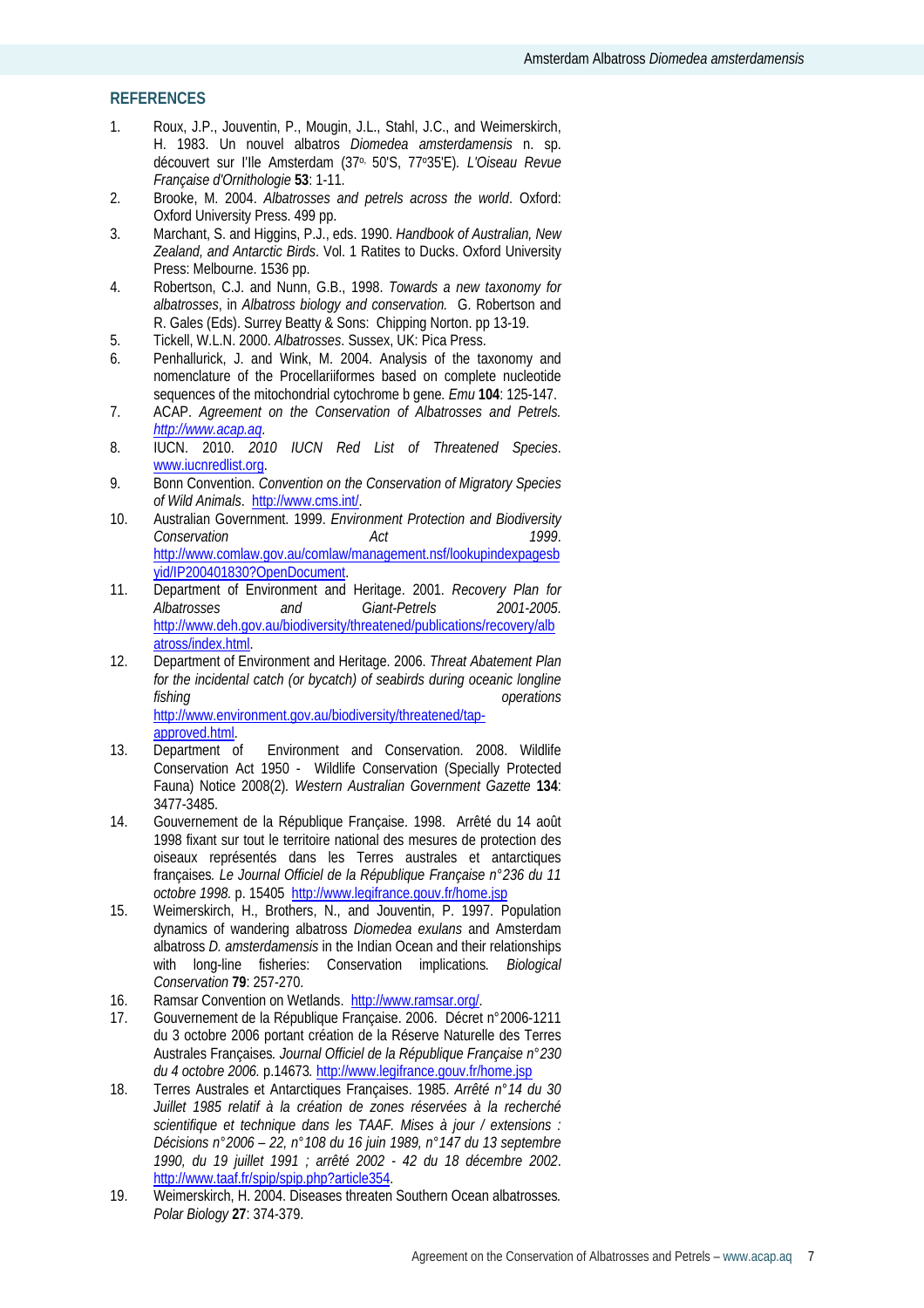- 20. Inchausti, P. and Weimerskirch, H. 2001. Risks of decline and extinction of the endangered Amsterdam albatross and the projected impact of long-line fisheries*. Biological Conservation* **100**: 377-386.
- 21. Pannekoek, J. and A, v.S. 2006. *TRIM 3.53 (TRends & Indices for Monitoring data).* http://www.cbs.nl/en-GB/menu/themas/natuurmilieu/methoden/trim/default.htm.
- 22. Jouventin, P., Martinez, J., and Roux, J.P. 1989. Breeding biology and current status of the Amsterdam Island Albatross *Diomedea amsterdamensis. Ibis* **131**: 171-182.
- 23. Micol, T. and Jouventin, P. 1995. Restoration of Amsterdam Island, South Indian-Ocean, following control of feral cattle*. Biological Conservation* **73**: 199-206.
- 24. del Hoyo, J., Elliott, A., and Sargatal, J., eds. 1992. *Genus Diomedea*. Handbook of the birds of the World. Vol. 1. Lynx Edicions: Barcelona. 211-215.
- 25. Shirihai, H. 2007. *A complete guide to Antarctic wildlife: the birds and marine mammals of the Antarctic Continent and Southern Ocean*. Second ed., London: A&C Black Publishers Ltd. 544 pp.
- 26. Birdlife International. 2007. *Species factsheet: Diomedea amsterdamensis*. http://www.birdlife.org.
- 27. BirdLife International. 2004. *Tracking ocean wanderers: the global distribution of albatrosses and petrels. Results from the Global Procellariiform Tracking Workshop, 1-5 September, 2003, Gordon's Bay, South Africa*. Cambridge UK: Birdlife International.
- 28. Gales, R., 1997. *Albatross populations: status and threats.*, in *Albatross Biology and Conservation.* G. Robertson and R. Gales (Eds). Surrey Beatty & Sons: Chipping, Norton. 20-45.

#### **COMPILED BY**

Michael C. Double, Rosemary Gales, and Nadeena Beck.

#### **CONTRIBUTORS**

Henri Weimerskirch, Centre d'Etudes Biologiques de Chizé, Centre National de la Recherche Scientifique (CEBC-CNRS), France.

Mark Tasker Vice-Chair, ACAP Advisory Committee

ACAP Breeding Sites Working Group Contact: Richard Phillips raphil@bas.ac.uk

ACAP Seabird Bycatch Working Group Contact: Barry Baker barry.baker@latitude42.com.au

ACAP Status and Trends Working Group Contact: Rosemary Gales Rosemary.Gales@dpiw.tas.gov.au

ACAP Taxonomy Working Group Contact: Michael Double Mike.Double@aad.gov.au

Birdlife International, Global Seabird Program: Contact: Cleo Small Cleo.Small@rspb.org.uk **Maps:** Frances Taylor **Tracking data contributors:** Henri Weimerskirch (Centre d'Etudes Biologiques de Chizé)

#### **RECOMMENDED CITATION**

Agreement on the Conservation of Albatrosses and Petrels. 2010. Species assessments: Amsterdam Albatross *Diomedea amsterdamensis*. Downloaded from http://www.acap.aq on 30 September 2010.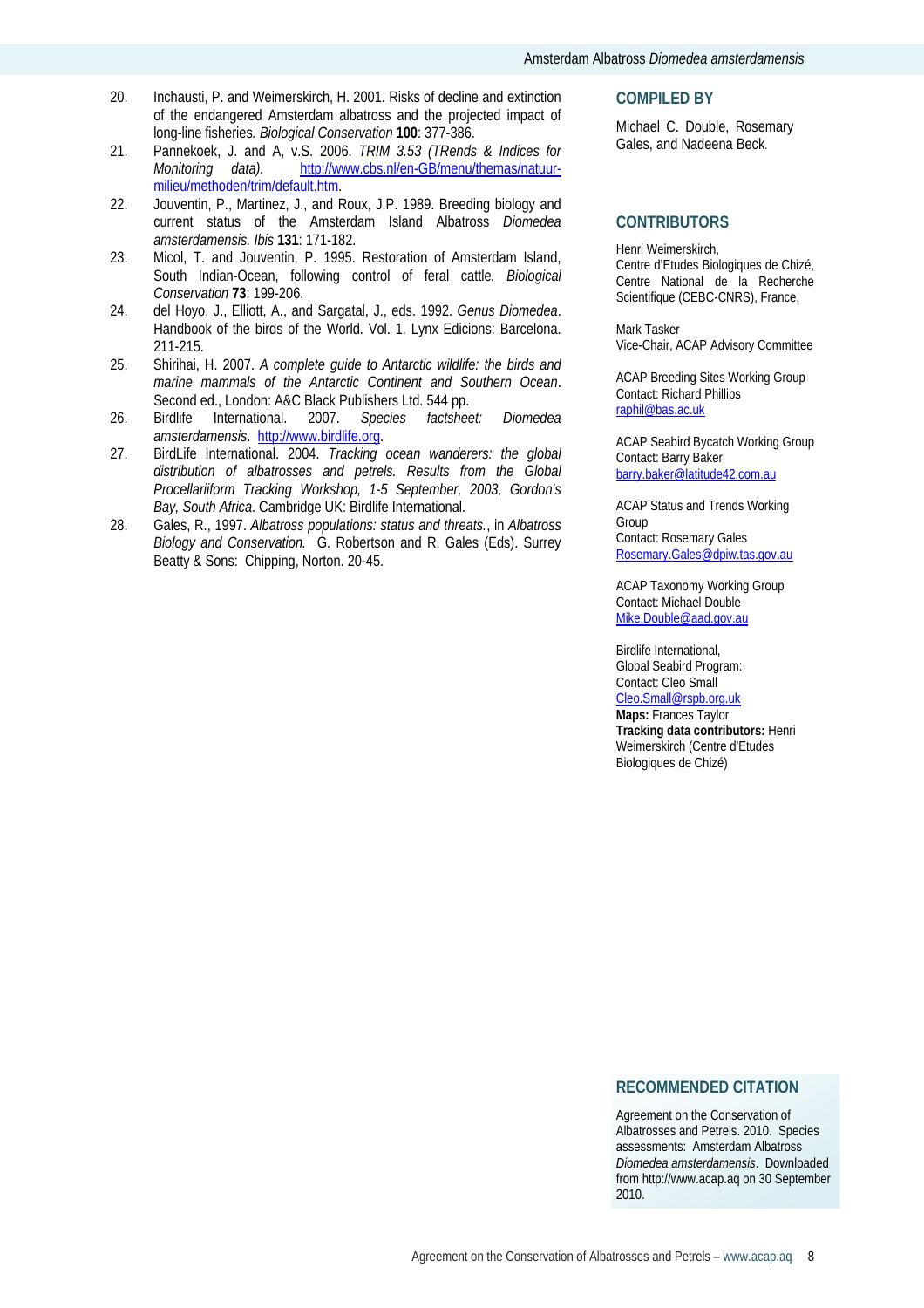## **GLOSSARY AND NOTES**

#### (i) **Years**.

The "split-year" system is used. Any count (whether breeding pairs or fledglings) made in the austral summer (e.g. of 1993/94) is reported as the second half of this split year (i.e. 1994).

The only species which present potential problems in this respect are *Diomedea* albatrosses, which lay in December-January, but whose fledglings do not depart until the following October-December. In order to keep records of each breeding season together, breeding counts from e.g. December 1993-January 1994 and productivity counts (of chicks/fledglings) of October-December 1994 are reported as 1994.

If a range of years is presented, it should be assumed that the monitoring was continuous during that time. If the years of monitoring are discontinuous, the actual years in which monitoring occurred are indicated.

#### **(ii) Methods Rating Matrix (based on NZ rating system)**

## **METHOD**

**A** Counts of nesting adults (Errors here are detection errors (the probability of not detecting a bird despite its being present during a survey), the "nest-failure error" (the probability of not counting a nesting bird because the nest had failed prior to the survey, or had not laid at the time of the survey) and sampling error).

**B** Counts of chicks (Errors here are detection error, sampling and nest-failure error. The latter is probably harder to estimate later in the breeding season than during the incubation period, due to the tendency for egg- and chick-failures to show high interannual variability compared with breeding frequency within a species).

**C** Counts of nest sites (Errors here are detection error, sampling error and "occupancy error" (probability of counting a site or burrow as active despite it's not being used for nesting by birds during the season).

**D** Aerial-photo (Errors here are detection errors, nest-failure error, occupancy error and sampling error (error associated with counting sites from photographs), and "visual obstruction bias" - the obstruction of nest sites from view, always underestimating numbers).

**E** Ship- or ground- based photo (Errors here are detection error, nest-failure error, occupancy error, sampling error and "visual obstruction bias" (the obstruction of nest sites from view from low-angle photos, always underestimating numbers)

**F** Unknown

**G** Count of eggs in subsample population

**H** Count of chicks in subsample population and extrapolation (chicks x breeding success - no count of eggs)

#### **RELIABILITY**

- **1** Census with errors estimated
- **2** Distance-sampling of representative portions of colonies/sites with errors estimated
- **3** Survey of quadrats or transects of representative portions of colonies/sites with errors estimated
- **4** Survey of quadrats or transects without representative sampling but with errors estimated
- **5** Survey of quadrats or transects without representative sampling nor errors estimated
- **6** Unknown

## **(iii) Population Survey Accuracy**

**High** Within 10% of stated figure;

**Medium** Within 50% of stated figure;

**Low** Within 100% of stated figure (eg coarsely assessed via area of occupancy and assumed density) **Unknown** 

#### **(iv) Population Trend**

Trend analyses were run in TRIM software using the linear trend model with stepwise selection of change points (missing values removed) with serial correlation taken into account but not overdispersion.

#### **(v) Productivity (Breeding Success)**

Defined as proportion of eggs that survive to chicks at/near time of fledging unless indicated otherwise